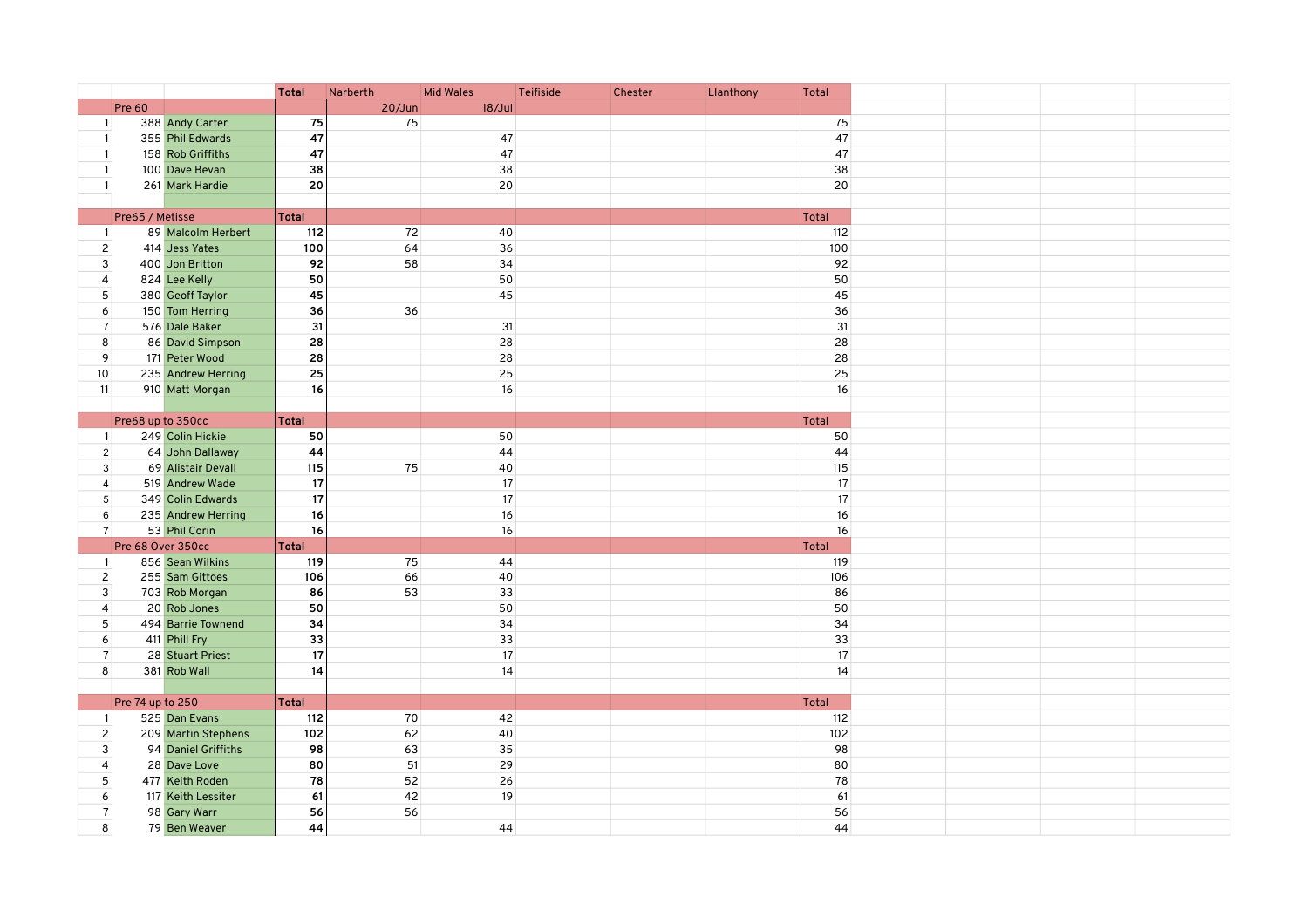|                |                 |                      | <b>Total</b>   | Narberth | <b>Mid Wales</b> | Teifiside | Chester | Llanthony | Total          |  |
|----------------|-----------------|----------------------|----------------|----------|------------------|-----------|---------|-----------|----------------|--|
| 9              |                 | 560 Terry Powell     | 43             | 43       |                  |           |         |           | 43             |  |
| 10             |                 | 55 Thomas Hibberd    | 43             |          | 43               |           |         |           | 43             |  |
| 11             |                 | 176 Chris Morris     | 39             | 39       |                  |           |         |           | 39             |  |
| 12             |                 | 770 Ed Willett       | 34             | 34       |                  |           |         |           | 34             |  |
| 13             |                 | 43 Andy Camm         | 32             |          | 32               |           |         |           | 32             |  |
| 14             |                 | 698 Alex Taylor      | 23             |          | 23               |           |         |           | 23             |  |
| 15             |                 | 306 Andrew Loveday   | 21             | 21       |                  |           |         |           | 21             |  |
| 16             |                 | 235 Andrew Herring   | 20             |          | 20               |           |         |           | 20             |  |
| 17             |                 | 117 Keith Lessiter   | 19             |          | 19               |           |         |           | 19             |  |
| 18             |                 | 54 Jack Hibberd      | 15             |          | 15               |           |         |           | 15             |  |
| 19             |                 | 682 Joe James        | 15             |          | 15               |           |         |           | 15             |  |
| 20             |                 | 438 Brian Littler    | 13             |          | 13               |           |         |           | 13             |  |
| 21             |                 | 519 Andrew Wade      | 10             |          | $10$             |           |         |           | 10             |  |
| 22             |                 | 666 Mal Cornes       | 10             |          | $10$             |           |         |           | 10             |  |
| 23             |                 | 900 Chris Lees       | 9              |          | 9                |           |         |           | 9              |  |
|                |                 |                      |                |          |                  |           |         |           |                |  |
|                | Pre 74 over 250 |                      | <b>Total</b>   |          |                  |           |         |           | Total          |  |
| $\overline{1}$ |                 | 525 Dan Evans        | 108            | 72       | 36               |           |         |           | 108            |  |
| $\overline{c}$ |                 | 477 Keith Roden      | 89             | 62       | 27               |           |         |           | 89             |  |
| 3              |                 | 808 Mark Gledhill    | 83             | 69       | 14               |           |         |           | 83             |  |
| $\overline{4}$ |                 | 72 Glyn Drake        | 57             | 57       |                  |           |         |           | 57             |  |
| 5              |                 | 159 Steve Hillman    | 52             | 52       |                  |           |         |           | 52             |  |
| 6              |                 | 797 Karl Stevens     | 51             | 47       | $\overline{4}$   |           |         |           | 51             |  |
| $\overline{7}$ |                 | 20 Rob Jones         | 45             |          | 45               |           |         |           | 45             |  |
| $\bf 8$        |                 | 164 Tim Dallaway     | 45             |          | 45               |           |         |           | 45             |  |
| 9              |                 | 442 David Weaver     | 44             | 35       | $\overline{9}$   |           |         |           | 44             |  |
| 10             |                 | 264 Chris Chell      | 44             |          | 44               |           |         |           | 44             |  |
| 11             |                 | 55 Thomas Hibberd    | 34             |          | 34               |           |         |           | 34             |  |
| 12             |                 | 69 Owain Davies      | 32             | 32       |                  |           |         |           | 32             |  |
| 13             |                 | 873 Nathan Jones     | 31             |          | 31               |           |         |           | 31             |  |
| 14             |                 | 54 Jack Hibberd      | 27             |          | 27               |           |         |           | $27\,$         |  |
| 15             |                 | 5 Vince Hale         | 23             |          | 23               |           |         |           | 23             |  |
| 16             |                 | 404 Luke Hickey      | 16             |          | 16               |           |         |           | 16             |  |
| 17             |                 | 75 Will Clack        | 16             |          | $16\,$           |           |         |           | 16             |  |
| 18             |                 | 885 Steve Gregson    | 16             |          | 16               |           |         |           | 16             |  |
| 19             |                 | 808 Mark Gledhill    | 14             |          | 14               |           |         |           | 14             |  |
| 20             |                 | 490 John Littler     | 13             |          | 13               |           |         |           | 13             |  |
| 21             |                 | 175 Jonathan Bodfish | 8              |          | $\bf 8$          |           |         |           | $\bf8$         |  |
| 22             |                 | 7 Geoff Arrowsmith   | 8              |          | $\bf 8$          |           |         |           | 8              |  |
| 23             |                 | 797 Karl Stevens     | $\overline{4}$ |          | $\overline{4}$   |           |         |           | $\overline{4}$ |  |
| 24             |                 | 900 Chris Lees       | 3              |          | $\mathbf{3}$     |           |         |           | $\mathbf{3}$   |  |
| 25             |                 | 373 Steve Gill       | $\overline{c}$ |          | $\overline{2}$   |           |         |           | $\overline{2}$ |  |
|                |                 |                      |                |          |                  |           |         |           |                |  |
|                | Pre78           |                      | <b>Total</b>   |          |                  |           |         |           | Total          |  |
| $\overline{1}$ |                 | 915 Tom Wells        | 106            | 66       | 40               |           |         |           | 106            |  |
| $\overline{c}$ |                 | 18 Guto Llewelyn     | 75             | 75       |                  |           |         |           | 75             |  |
| 3              |                 | 53 Phil Corin        | 60             | 60       |                  |           |         |           | 60             |  |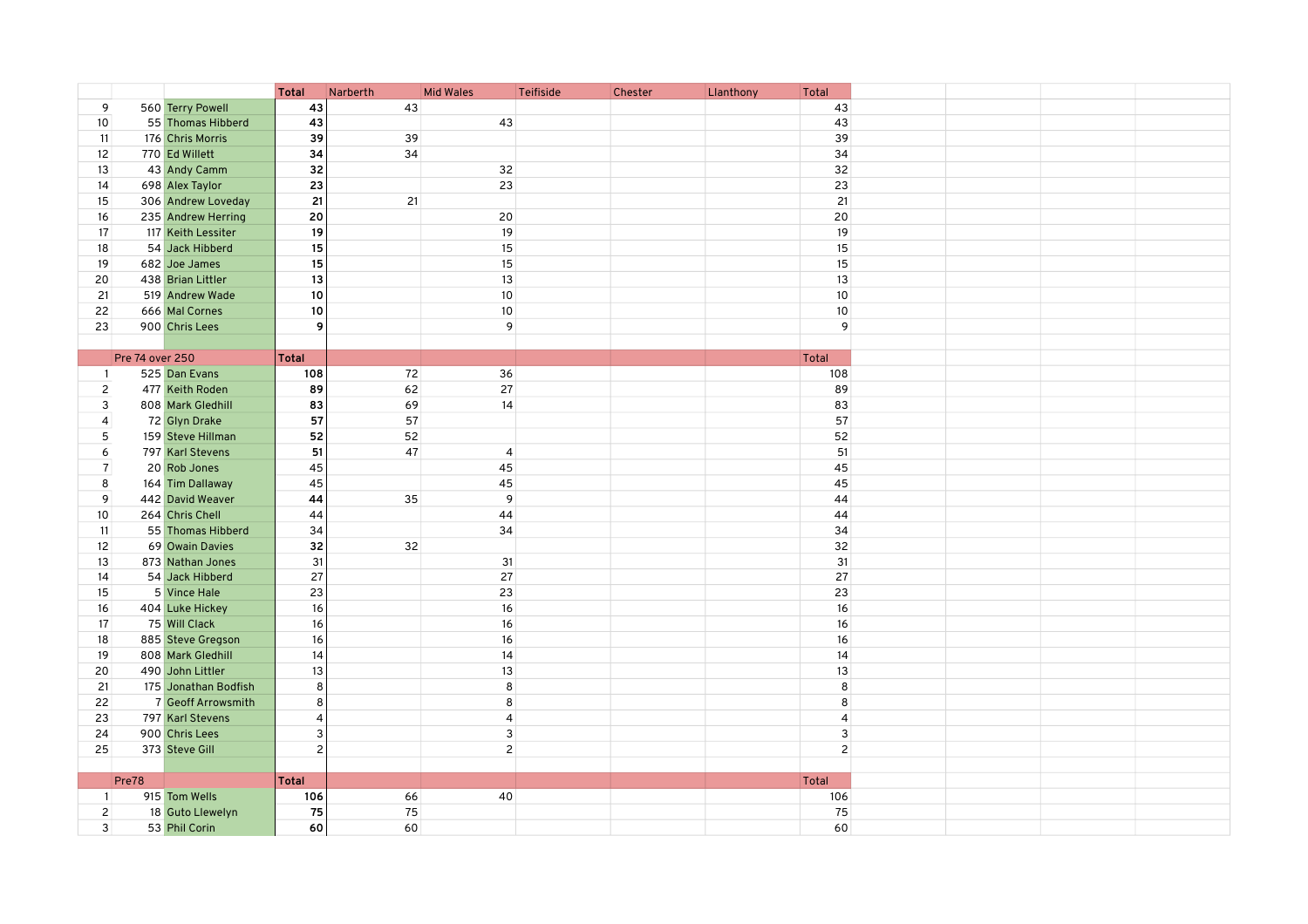|                |                 |                      | <b>Total</b> | Narberth | <b>Mid Wales</b>  | <b>Teifiside</b> | Chester | Llanthony | Total        |  |
|----------------|-----------------|----------------------|--------------|----------|-------------------|------------------|---------|-----------|--------------|--|
| $\overline{4}$ |                 | 900 Chris Lees       | 47           |          | 47                |                  |         |           | 47           |  |
| 5              |                 | 726 David Goddard    | 47           |          | 47                |                  |         |           | 47           |  |
| 6              |                 | 619 Steve Mitton     | 36           |          | 36                |                  |         |           | 36           |  |
| $\overline{7}$ |                 | 894 Joe James        | 33           |          | 33                |                  |         |           | 33           |  |
| 8              |                 | 373 Steve Gill       | 31           |          | 31                |                  |         |           | 31           |  |
| 9              |                 | 19 Stuart Priest     | 17           |          | 17                |                  |         |           | 17           |  |
|                | Twinshock       |                      | <b>Total</b> |          |                   |                  |         |           | Total        |  |
| $\vert$        |                 | 46 Jonathan Bethall  | 135          | 72       | 63                |                  |         |           | 135          |  |
| $\overline{2}$ |                 | 77 Rhys Edwards      | 128          | 61       | 67                |                  |         |           | 128          |  |
| 3              |                 | 808 Mark Gledhill    | 121          | 94       | 27                |                  |         |           | 121          |  |
| $\overline{4}$ |                 | 3 Dylan Davies       | 104          | 65       | 39                |                  |         |           | 104          |  |
| 5              |                 | 96 Kyle Noble        | 86           | 86       |                   |                  |         |           | 86           |  |
| 6              |                 | 116 Stephen James    | 79           | 79       |                   |                  |         |           | 79           |  |
| $\overline{7}$ |                 | 79 Louis Hamer       | 73           | 73       |                   |                  |         |           | 73           |  |
| 8              |                 | 170 Kyle Godbear     | 71           | 71       |                   |                  |         |           | 71           |  |
| 9              |                 | 21 Andrew Gillett    | $70\,$       | 70       |                   |                  |         |           | 70           |  |
| 10             |                 | 123 George Wolf      | 64           | 44       | 20                |                  |         |           | 64           |  |
| 11             |                 | 566 Kevin Feltham    | 62           | 62       |                   |                  |         |           | 62           |  |
| 12             |                 | 9 Jonathan Rowlands  | 62           |          | 62                |                  |         |           | 62           |  |
| 13             |                 | 2 Ethan Evans        | 60           | 60       |                   |                  |         |           | 60           |  |
| 14             |                 | 404 Luke Hickie      | 58           |          | 58                |                  |         |           | 58           |  |
| 15             |                 | 111 Paul Thomas      | 53           | 53       |                   |                  |         |           | 53           |  |
| 16             |                 | 113 Stephen Denton   | 53           |          | 53                |                  |         |           | 53           |  |
| 17             |                 | 195 Steve Ryan       | 50           |          | 50                |                  |         |           | 50           |  |
| 18             |                 | 648 Nigel Davies     | 47           | 47       |                   |                  |         |           | 47           |  |
| 19             |                 | 378 Trefor Davies    | 47           |          | 47                |                  |         |           | 47           |  |
| 20             |                 | 929 Andrew Jones     | 46           | 46       |                   |                  |         |           | 46           |  |
| 21             |                 | 490 John Littler     | 46           |          | 46                |                  |         |           | 46           |  |
| 22             |                 | 177 David Clack      | 44           | 44       |                   |                  |         |           | 44           |  |
| 23             |                 | 201 Max Corps        | 44           |          | 44                |                  |         |           | 44           |  |
| 24             |                 | 517 Jamie Evans      | 42           |          | 42                |                  |         |           | 42           |  |
| 25             |                 | 67 Mike Harding      | 37           |          | 37                |                  |         |           | 37           |  |
| 26             |                 | 86 David Simpson     | 35           |          | 35                |                  |         |           | 35           |  |
| 27             |                 | 75 Will Clack        | 35           |          | 35                |                  |         |           | 35           |  |
| 28             |                 | 51 Martin Stokes     | 30           | 30       |                   |                  |         |           | 30           |  |
| 29             |                 | 808 Mark Gledhill    | 27           |          | 27                |                  |         |           | 27           |  |
| 30             |                 | 36 Will Wheeler      | 19           | 19       |                   |                  |         |           | 19           |  |
| 31             |                 | 248 Mick James       | 17           |          | 17                |                  |         |           | 17           |  |
| 32             |                 | 208 Paul Chamberlain | 15           |          | 15                |                  |         |           | 15           |  |
| 33             |                 | 802 Steve Morgan     | 13           |          | 13                |                  |         |           | 13           |  |
| 34             |                 | 188 Ed Clinton       | 12           |          | $12 \overline{ }$ |                  |         |           | 12           |  |
|                |                 |                      |              |          |                   |                  |         |           |              |  |
|                | Twinshock 125 A |                      | <b>Total</b> |          |                   |                  |         |           | <b>Total</b> |  |
| $\overline{1}$ |                 | 21 Ian Knight        | 65           |          | 65                |                  |         |           | 65           |  |
| 2 <sup>1</sup> |                 | 288 Neil Griffiths   | 66           |          | 66                |                  |         |           | 66           |  |
| 3              |                 | 104 Kevin Thornton   | 55           |          | 55                |                  |         |           | 55           |  |
| $\overline{4}$ |                 | 511 Jason Slater     | 56           |          | 56                |                  |         |           | 56           |  |